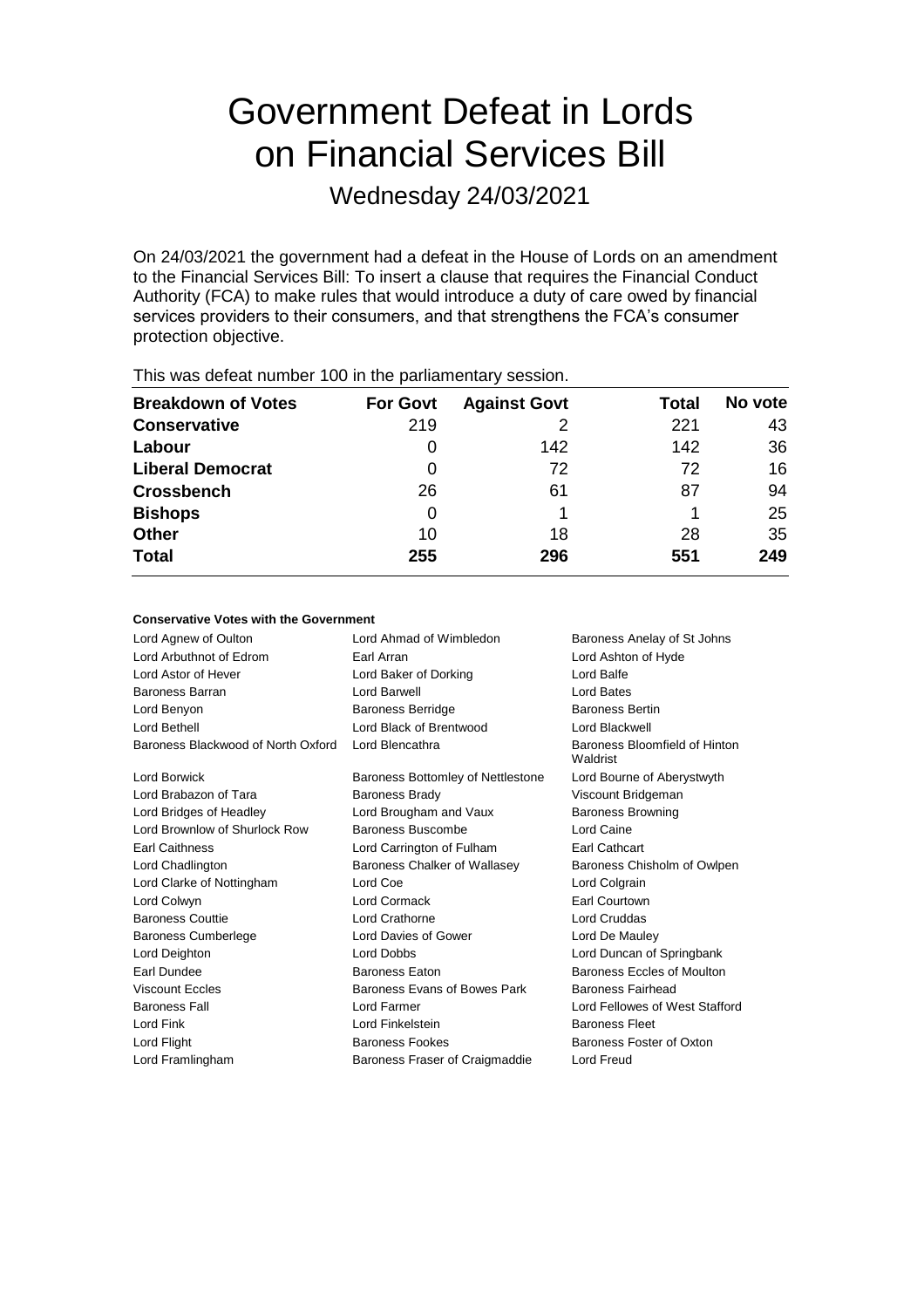Lord Frost Baroness Fullbrook Lord Gardiner of Kimble Baroness Gardner of Parkes Lord Garnier Lord Geddes Lord Gilbert of Panteg Lord Glenarthur Lord Godson Lord Gold Baroness Goldie Lord Goldsmith of Richmond Park Lord Goodlad Viscount Goschen Lord Grade of Yarmouth Lord Greenhalgh Lord Griffiths of Fforestfach Lord Grimstone of Boscobel Viscount Hailsham Lord Hamilton of Epsom Lord Hammond of Runnymede Lord Hannan of Kingsclere Lord Harris of Peckham Lord Haselhurst Lord Hayward **Baroness Helic** Lord Henley **Lord Henley** Lord Herbert of South Downs Lord Hodgson of Astley Abbotts Baroness Hodgson of Abinger Lord Horam **Lord Howard of Lympne** Earl Howe Lord Howell of Guildford Lord Hunt of Wirral Lord James of Blackheath Baroness Jenkin of Kennington Lord Johnson of Marylebone Lord Jopling Lord Kamall Lord Keen of Elie Lord King of Bridgwater Lord Kirkham Lord Kirkhope of Harrogate Lord Lamont of Lerwick Lord Lancaster of Kimbolton Lord Lang of Monkton Lord Lansley Lord Leigh of Hurley **Lord Lord Lexden** Lord Lord Lord Lilley Earl Lindsay Lord Lingfield Earl Liverpool Lord Livingston of Parkhead Lord Lucas Lord Mackay of Clashfern Lord Marland Lord Marlesford Lord McColl of Dulwich Lord McInnes of Kilwinning Lord McLoughlin Lord Mendoza Baroness Meyer **Baroness Mobarik** Baroness Mobarik Baroness Mone Duke of Montrose **Baroness Morgan of Cotes** Baroness Morris of Bolton Baroness Morrissey **Lord Moylan** Lord Moylan **Lord Moylan** Lord Moynihan Lord Nash Baroness Neville-Jones Baroness Neville-Rolfe Baroness Newlove Baroness Nicholson of Winterbourne Baroness Noakes Lord Northbrook Lord Norton of Louth Lord O'Shaughnessy Lord Parkinson of Whitley Bay Lord Patten of Barnes Lord Patten Baroness Penn Baroness Pidding Lord Popat Lord Price Lord Rana Lord Randall of Uxbridge Baroness Rawlings **Lord Reay Lord Reay Baroness Redfern** Lord Renfrew of Kaimsthorn Lord Ribeiro Viscount Ridley Lord Risby **Lord Robathan** Baroness Rock Lord Saatchi Baroness Sanderson of Welton Lord Sarfraz Baroness Sater **Baroness Scott of Bybrook** Baroness Seccombe Lord Selkirk of Douglas **Baroness Shackleton of Belgravia** Lord Sharpe of Epsom Lord Sheikh Lord Sherbourne of Didsbury Baroness Shields Lord Shinkwin Earl Shrewsbury Lord Smith of Hindhead Lord Spencer of Alresford **Baroness Stedman-Scott** Lord Sterling of Plaistow Lord Stewart of Dirleton **Lord Strathclyde** Baroness Stroud Baroness Sugg **Contains Contains Contains Contains Contains Contains Contains Contains Contains Contains Contains Contains Contains Contains Contains Contains Contains Contains Contains Contains Contains Contains Contains** Lord Taylor of Holbeach **Lord Tebbit** Lord Tensies Lord Trefgarne Viscount Trenchard Lord Trimble Lord True Lord Tugendhat **Night Communist Communist Viscount Ullswater** Mark Lord Vaizey of Didcot Baroness Vere of Norbiton Baroness Verma Lord Vinson Lord Wakeham Baroness Warsi Lord Wasserman Lord Wei **Lord Wharton of Yarm** Cord Whitby Baroness Williams of Trafford Lord Wolfson of Tredegar Baroness Wyld Lord Young of Cookham Lord Young of Graffham Viscount Younger of Leckie

### **Conservative Votes against the Government**

**Labour Votes with the Government**

Baroness Altmann Lord Holmes of Richmond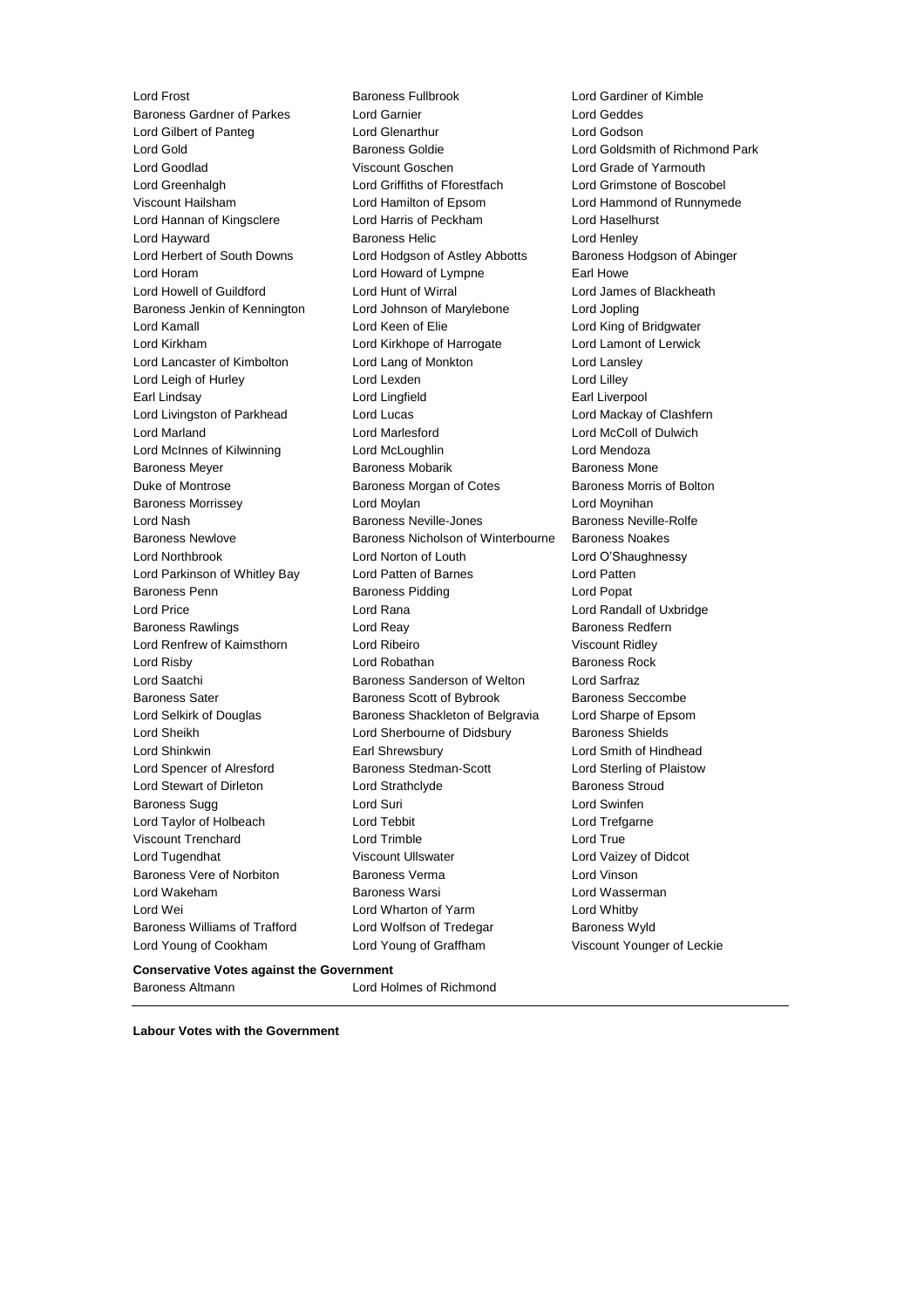# **Labour Votes against the Government**

Lord Bassam of Brighton Lord Beecham Baroness Young of Old Scone

Baroness Adams of Craigielea Lord Adonis Lord Allen of Kensington Lord Alli Baroness Amos Lord Anderson of Swansea Baroness Andrews **Baroness Armstrong of Hill Top** Lord Bach<br>
Lord Bassam of Brighton **Baroness Armstrong of Hill Top** Lord Berkeley Baroness Billingham Baroness Blower Lord Blunkett Lord Boateng **Lord Bradley** Lord Bradley **Lord Bragg** Lord Brooke of Alverthorpe Lord Browne of Ladyton Baroness Bryan of Partick Lord Campbell-Savours **Lord Carter of Coles** Baroness Chakrabarti Viscount Chandos **Baroness Chapman of Darlington** Lord Clark of Windermere Lord Coaker Baroness Cohen of Pimlico Lord Collins of Highbury Baroness Corston Baroness Crawley Lord Cunningham of Felling Lord Davidson of Glen Clova Lord Davies of Brixton Lord Davies of Stamford Baroness Donaghy **Lord Donoughue** Baroness Drake Lord Dubs Lord Eatwell Lord Elder Lord Evans of Watford Lord Faulkner of Worcester Lord Filkin Lord Foulkes of Cumnock Baroness Gale Lord Giddens Lord Glasman **Baroness Golding** Baroness Goudie Lord Grantchester Lord Griffiths of Burry Port Lord Grocott Lord Hain Viscount Hanworth Lord Harris of Haringey Lord Haskel Lord Haworth Baroness Hayman of Ullock Baroness Hayter of Kentish Town Baroness Healy of Primrose Hill Baroness Henig Lord Hollick Lord Howarth of Newport Lord Hoyle Lord Hunt of Kings Heath Lord Hutton of Furness Lord Jones Baroness Jones of Whitchurch Lord Jordan Lord Judd Lord Kennedy of Southwark Baroness Kennedy of The Shaws Lord Knight of Weymouth Baroness Lawrence of Clarendon Lord Layard Contract Lord Lennie Lord Levy Baroness Liddell of Coatdyke Lord Liddle Baroness Lister of Burtersett Lord MacKenzie of Culkein Baroness Mallalieu Lord Mandelson Baroness Massey of Darwen Lord Maxton Lord McAvoy Lord McConnell of Glenscorrodale Baroness McDonagh Baroness McIntosh of Hudnall Lord McKenzie of Luton Lord McNicol of West Kilbride Lord Mendelsohn Lord Mitchell Lord Monks Baroness Morgan of Huyton **Baroness Morris of Yardley** Lord Morris of Aberavon Lord Murphy of Torfaen **Baroness Nye** Baroness Osamor Baroness Pitkeathley **Lord Ponsonby of Shulbrede** Baroness Primarolo Baroness Prosser **Example 2** Lord Puttnam **Baroness Quin** Baroness Quin Baroness Ramsay of Cartvale Baroness Rebuck Lord Reid of Cardowan Lord Robertson of Port Ellen Lord Rooker Lord Rosser Lord Rowlands **Baroness Royall of Blaisdon** Lord Sawyer Baroness Sherlock Lord Sikka Viscount Simon Baroness Smith of Gilmorehill Baroness Smith of Basildon Lord Snape Lord Soley Lord Stevenson of Balmacara Baroness Taylor of Bolton Baroness Thornton **Lord Touhig Lord Touhig Lord Tunnicliffe** Lord Turnberg **Baroness Warwick of Undercliffe** Lord Watson of Invergowrie Lord Watts **Lord West of Spithead** Baroness Wheeler Baroness Whitaker **Lord Whitty Communist Communist Communist Communist Communist Communist Communist Communist Communist Communist Communist Communist Communist Communist Communist Communist Communist Communist Communist** Lord Wills Lord Winston Lord Woodley

#### **Liberal Democrat Votes with the Government**

| Liberal Democrat Votes against the Government |  |                     |
|-----------------------------------------------|--|---------------------|
| Lord Addington                                |  | <b>Lord Alderdi</b> |

Lord Alderdice **Lord Allan of Hallam** Lord Alliance **Baroness Bakewell of Hardington** Mandeville

Baroness Barker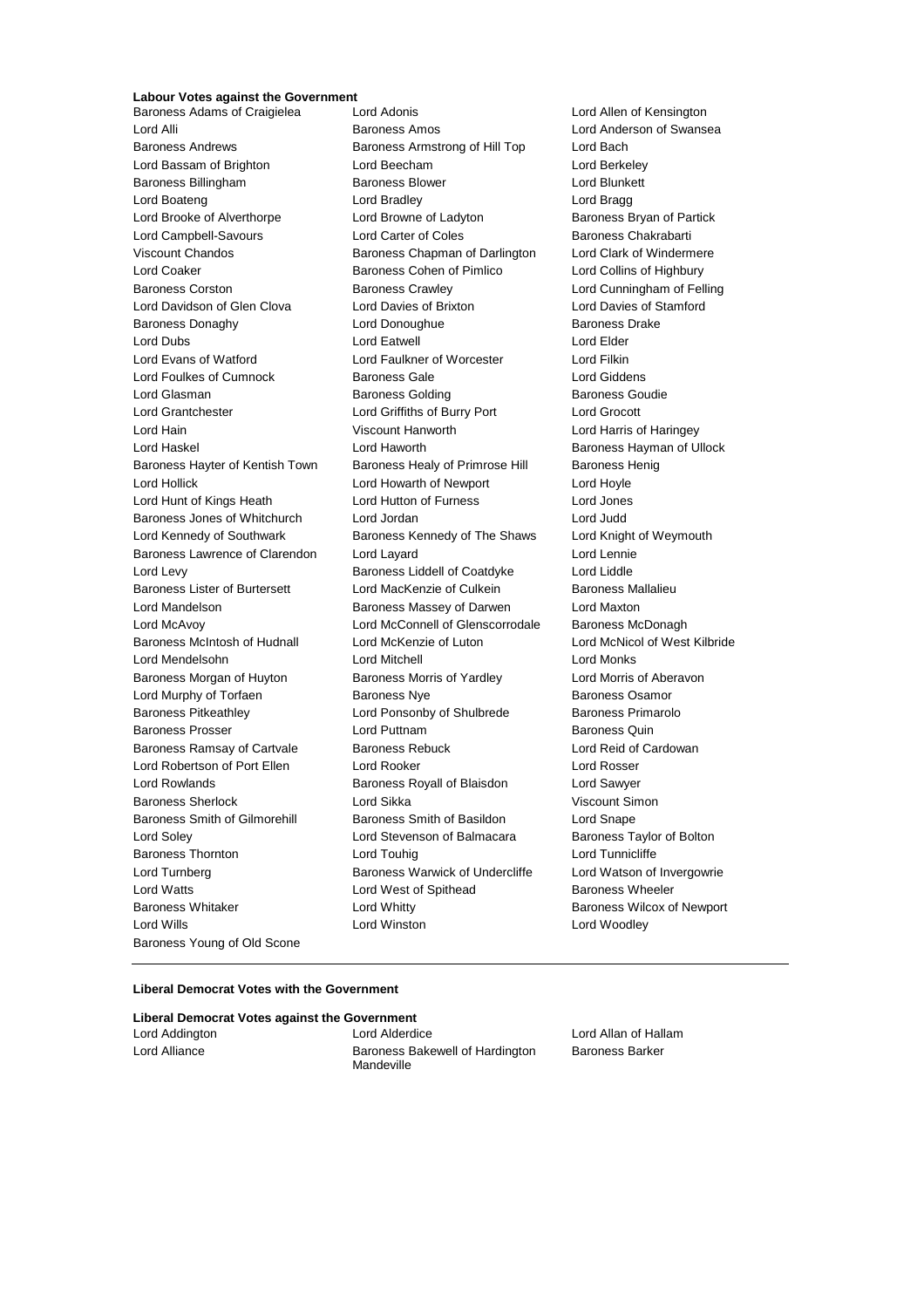| Lord Beith                          | Baroness Bowles of Berkhamsted | Lord Bradshaw              |  |
|-------------------------------------|--------------------------------|----------------------------|--|
| <b>Baroness Brinton</b>             | Lord Bruce of Bennachie        | Lord Burnett               |  |
| Baroness Burt of Solihull           | Lord Campbell of Pittenweem    | Lord Chidgey               |  |
| Lord Clement-Jones                  | Lord Dholakia                  | <b>Baroness Doocey</b>     |  |
| Baroness Featherstone               | Lord Foster of Bath            | Lord Fox                   |  |
| Baroness Garden of Frognal          | Lord German                    | Earl Glasgow               |  |
| Lord Goddard of Stockport           | <b>Baroness Grender</b>        | <b>Baroness Hamwee</b>     |  |
| Baroness Harris of Richmond         | Baroness Humphreys             | Lord Hussain               |  |
| <b>Baroness Hussein-Ece</b>         | <b>Baroness Jolly</b>          | Baroness Kramer            |  |
| <b>Baroness Ludford</b>             | Lord Marks of Henley-on-Thames | Lord McNally               |  |
| Baroness Miller of Chilthorne Domer | Lord Newby                     | <b>Baroness Northover</b>  |  |
| <b>Lord Oates</b>                   | Lord Paddick                   | Lord Palmer of Childs Hill |  |
| <b>Baroness Parminter</b>           | <b>Baroness Pinnock</b>        | Lord Razzall               |  |
| Lord Redesdale                      | Lord Rennard                   | Lord Roberts of Llandudno  |  |
| Baroness Scott of Needham Market    | Lord Scriven                   | Lord Sharkey               |  |
| Baroness Sheehan                    | Lord Shipley                   | Baroness Smith of Newnham  |  |
| Lord Stephen                        | Lord Stoneham of Droxford      | Lord Storey                |  |
| <b>Lord Stunell</b>                 | <b>Baroness Suttie</b>         | Lord Taylor of Goss Moor   |  |
| Baroness Thomas of Winchester       | Lord Thomas of Gresford        | <b>Baroness Thornhill</b>  |  |
| <b>Viscount Thurso</b>              | Lord Tope                      | Baroness Tyler of Enfield  |  |
| Lord Tyler                          | Lord Verjee                    | Lord Wallace of Saltaire   |  |
| <b>Baroness Walmsley</b>            | Lord Willis of Knaresborough   | Lord Wrigglesworth         |  |
|                                     |                                |                            |  |

#### **Crossbench Votes with the Government**

Lord Botham Lord Brown of Eaton-under-Heywood Lord Butler of Brockwell Lord Cameron of Dillington Lord Carlile of Berriew Lord Carrington Lord Chartres Earl Cork and Orrery Earl Courtenay of Devon Lord Craig of Radley Viscount Craigavon Lord Dannatt Lord Evans of Weardale Lord Geidt Lord Grabiner Baroness Hogg **Baroness Hunt of Bethnal Green** Lord Laming Lord Mawson Lord McDonald of Salford Lord Palmer Lord Pannick Lord Patel Lord Stevens of Kirkwhelpington Lord Stirrup **Lord Walker of Aldringham** 

**Crossbench Votes against the Government**

Lord Berkeley of Knighton Baroness Boycott Lord Broers Earl Clancarty Baroness Clark of Calton Viscount Colville of Culross Baroness Coussins Lord Crisp Lord Cromwell Lord Curry of Kirkharle **Baroness Deech** Baroness Deech Baroness D'Souza Lord Eames Earl Erroll Lord Field of Birkenhead Baroness Finlay of Llandaff **Lord Freyberg** Lord Green of Hurstpierpoint Baroness Greengross **Example 2** Lord Greenway **Baroness Grey-Thompson** Lord Hannay of Chiswick Lord Harries of Pentregarth Lord Hastings of Scarisbrick Baroness Hayman Lord Hogan-Howe Lord Hope of Craighead Lord Judge Lord Kakkar Lord Kerr of Kinlochard Lord Kerslake **Lord Kilclooney** Baroness Lane-Fox of Soho Lord Low of Dalston Baroness Masham of Ilton Baroness Meacher Baroness Murphy **Baroness Neuberger** Baroness O'Loan Baroness Prashar Lord Ramsbotham Lord Ravensdale Lord Rees of Ludlow **Lord Rowe-Beddoe Lord Russell of Liverpool** Lord Singh of Wimbledon **Duke of Somerset** Baroness Stern Duke of Wellington **Baroness Wheatcroft** Lord Wilson of Dinton Baroness Young of Hornsey

Lord Aberdare Lord Alton of Liverpool Lord Anderson of Ipswich

Viscount Brookeborough Baroness Brown of Cambridge Baroness Campbell of Surbiton Lord Thurlow **Lord Vaux of Harrowden** Baroness Watkins of Tavistock